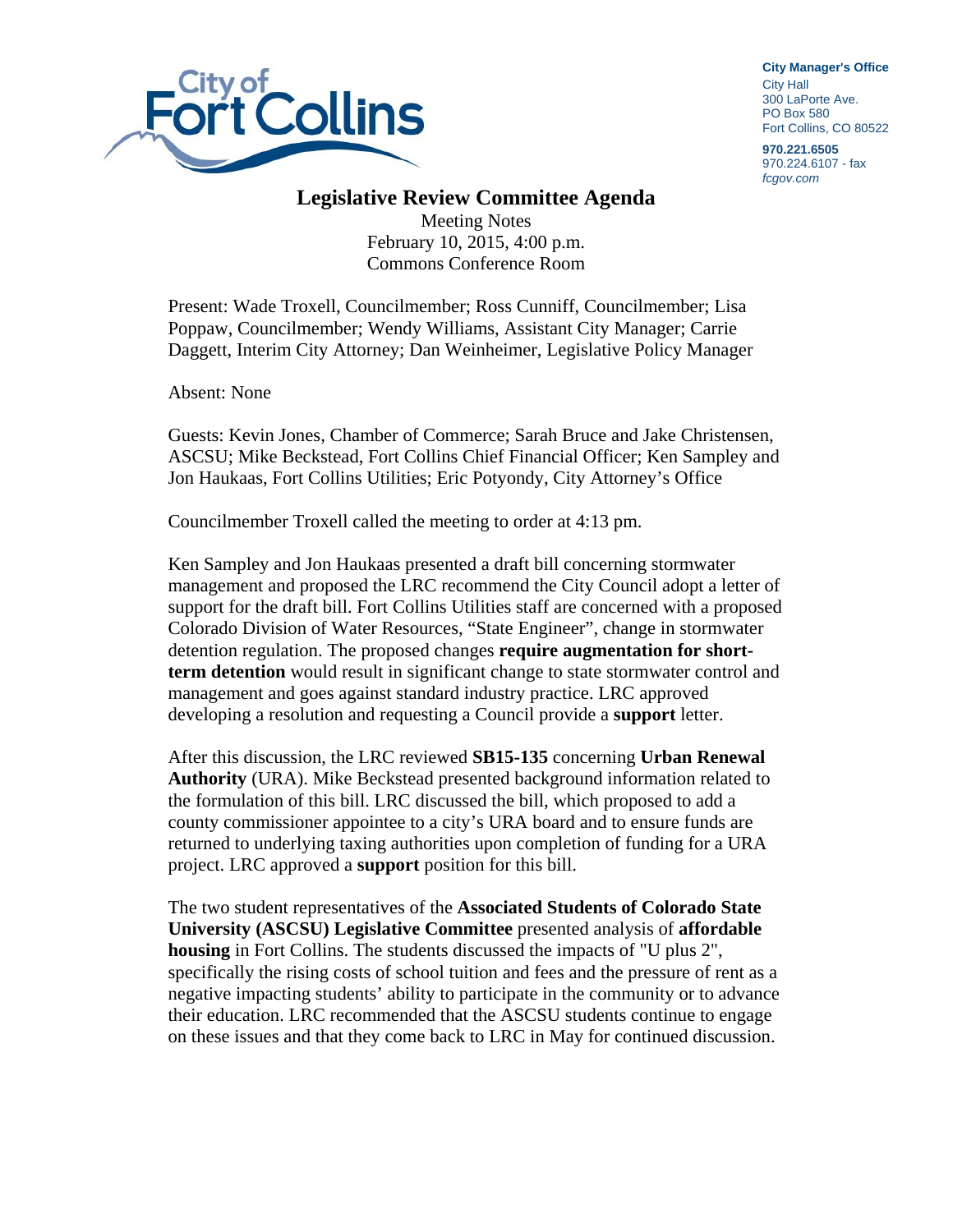

Adoption of the minutes from the January 27, 2015 meeting were moved for approval by Councilmember Poppaw and seconded by Councilmember Cunniff. Minutes were adopted without amendment.

Dan then described new bills for LRC consideration:

**HB15-1012 –** amends the **Sales and Use Tax Exemption for Dyed Diesel** which is tax exempt fuel used for construction and farm equipment that does not travel/operate on roads or highways. LRC had adopted a position of oppose unless amended. Dan shared that this bill was amended to remove the sections that concerned Fort Collins. LRC adopted a **monitor** position

**HB15-1107** – concerns **Annexation of Large Communities Served by a Metro District**; the bill would require a 2/3 vote of the special district board to approve an annexation. This switches the current procedure for annexations, placing special districts in control. LRC adopted an **oppose** position.

**HB15-1192** – concerns amending the **Entertainment District to Expand Licensed Premises Types.** Cities have used entertainment districts to expand the hours of alcohol service and this bill seeks to allow additional business types eligibility to participate in such a district. The bill is permissive – a local government would need to authorize a specific district and enact governing rules. LRC adopted a **monitor** position.

**HB15-1202** – is a bill seeking to provide local licensing authorities the ability to address **Alcohol Beverage License Reissuance**. The bill is permissive, giving cities the ability to enact rules to reissue an alcohol license when an establishment's license lapses from between 90 and 180 days (cities can currently reissue in cases up to 90 days). LRC adopted a **support** position.

**HB15-1204** – creates a new liquor license category for **Distillery Pub Alcohol Beverage License**. Qualifying businesses would operate similarly to a brew pub licensee in that they serve meals, gross at least 15% income from food sales, limit wholesale sales of spirits on premises and annual production of spirits. LRC adopted a **monitor** position.

**SB15-076** – would allow people to **Dispose of Cathode Ray Tube in Hazardous Waste Sites**. This bill would reverse a City-supported law to allow and encourage electronic waste recycling statewide. LRC adopted an **oppose** position.

**SB15-136** – would enact regulation on **Labeling Retail Marijuana Packaging** within the state statutes rather than having administrative rules. LRC adopted a **monitor** position.